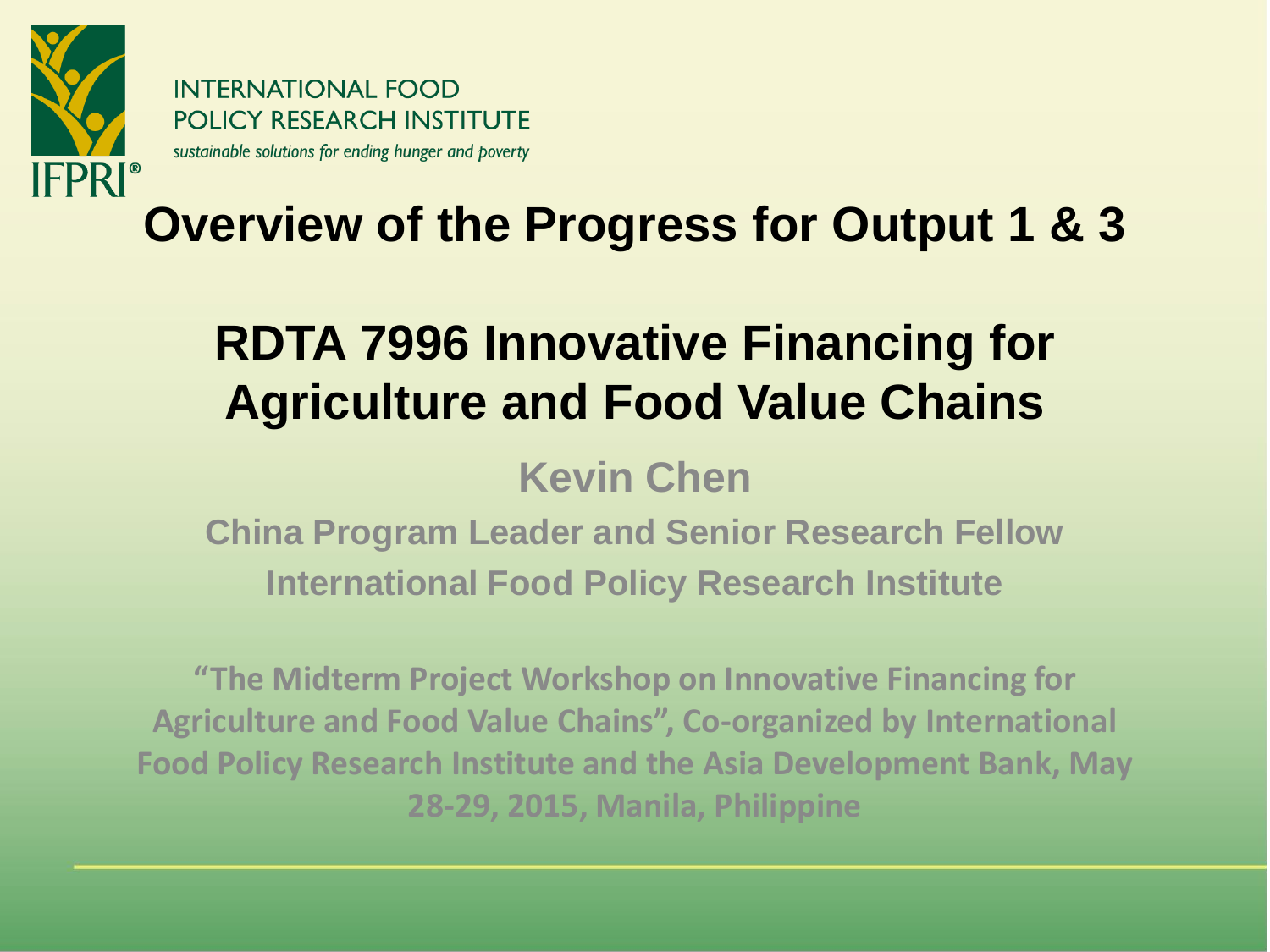#### **Agrifood Value Chain and Financing**

- Agri-food value chains (AFVC) are under a rapid transformation in developing countries of Asia
- Access to finance for agri-food value chains is a widespread constraint

–access to AFVC financing for smallholder farms and SMAEs is particularly limited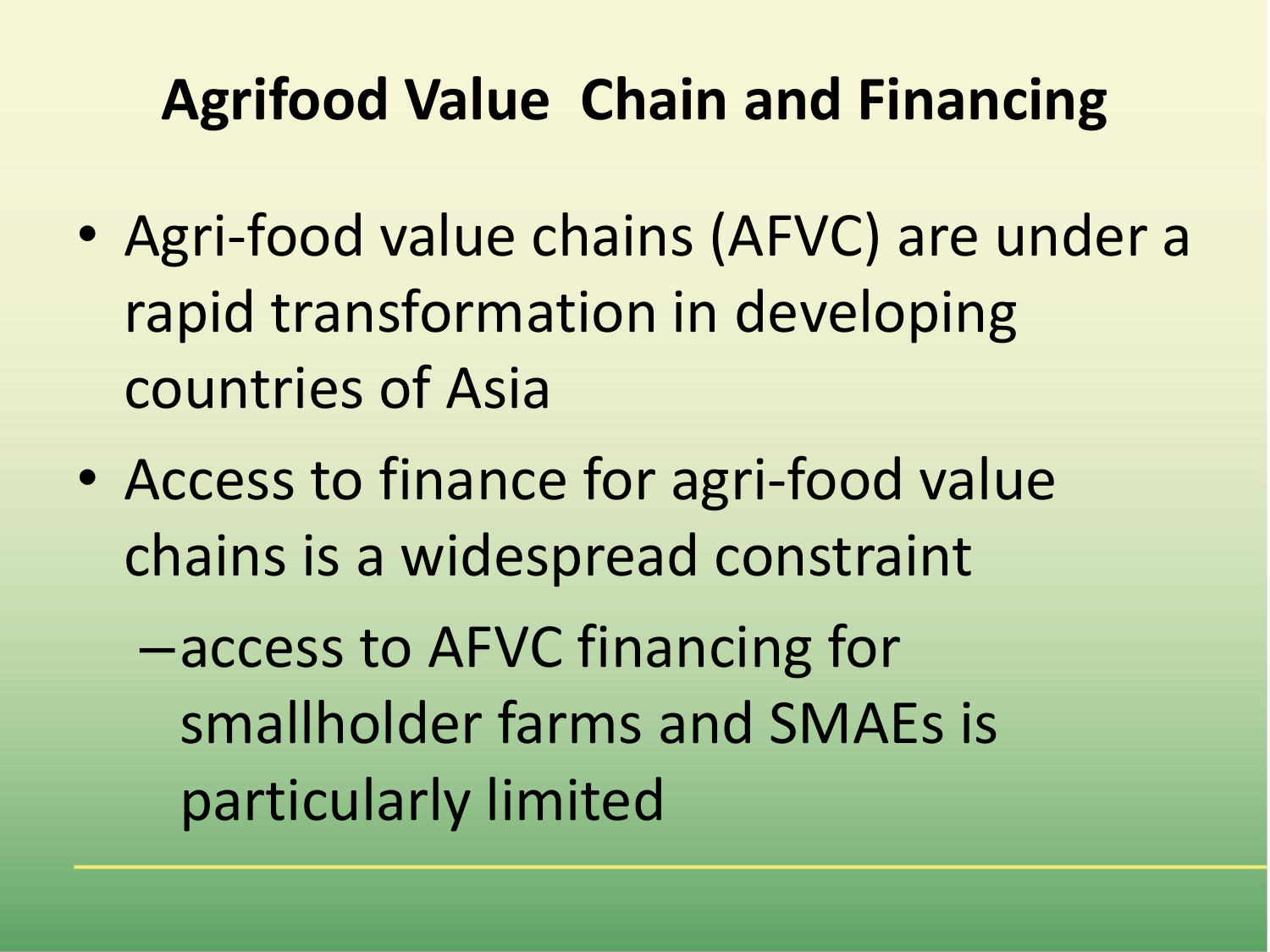#### **Three Knowledge GAPS with VC Financing**

- **GAP1: little information about VC-financing use patterns, in terms of the level and composition of VC-financing used, and the determinants of the availability of certain types of VC financing**
- **GAP2: little information about the influence of VCfinancing accessibility on actor participation in VC transformation**
- **GAP3: little information on the severity of VCfinancing inaccessibility or excess demand for any or all of major VC finance sources**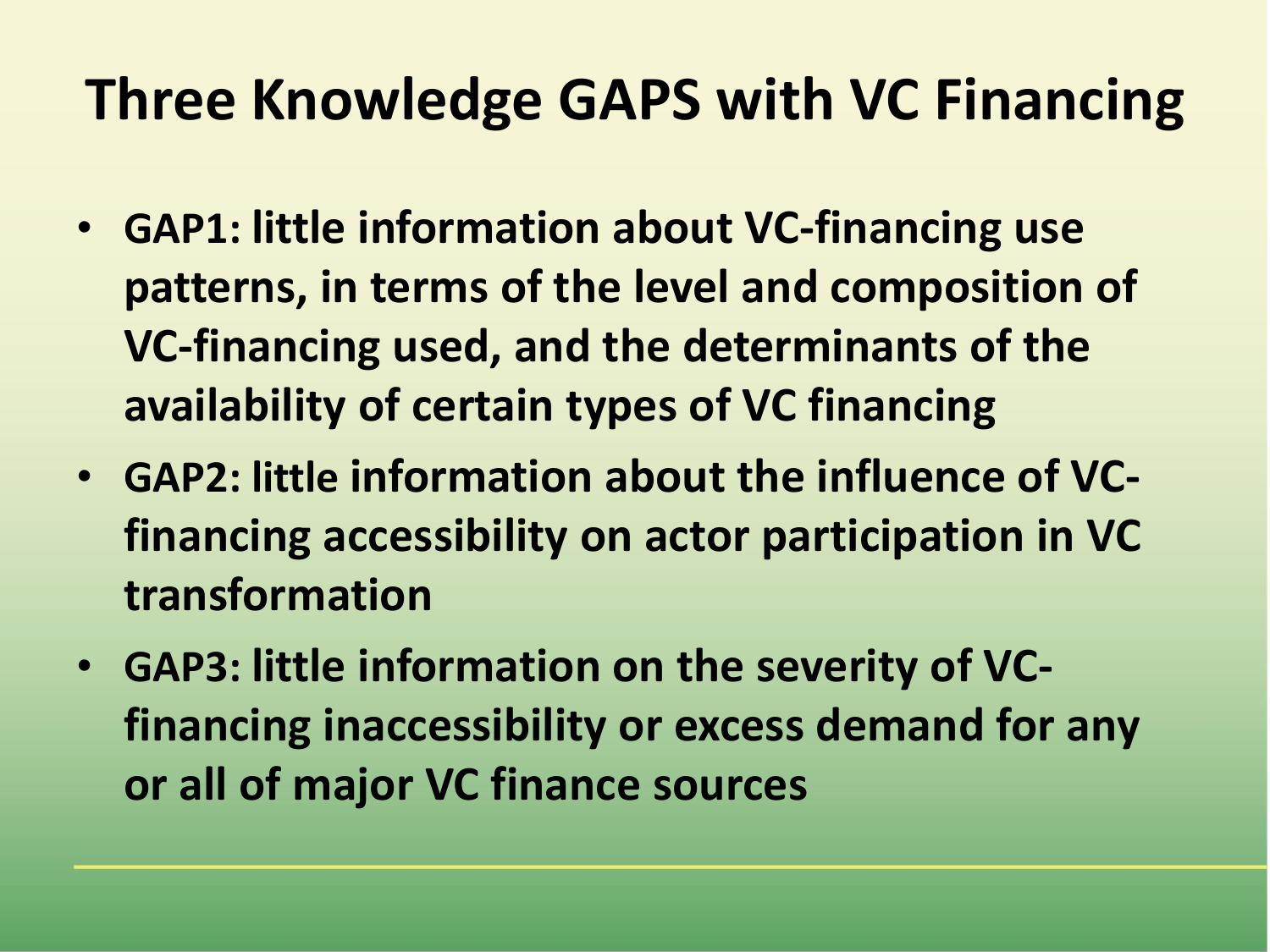# **Agri-food VC and Financing**

- **Innovative Financing for Agriculture and Food Value Chains in Bangladesh, Cambodia, China and India**
	- **Funded by the Asian Development Bank**
- **Innovative Financing for Agriculture and Food Value Chains in China and India**
	- **Funded by CGIAR Research Program on Policy, Institution, and market (PIM)**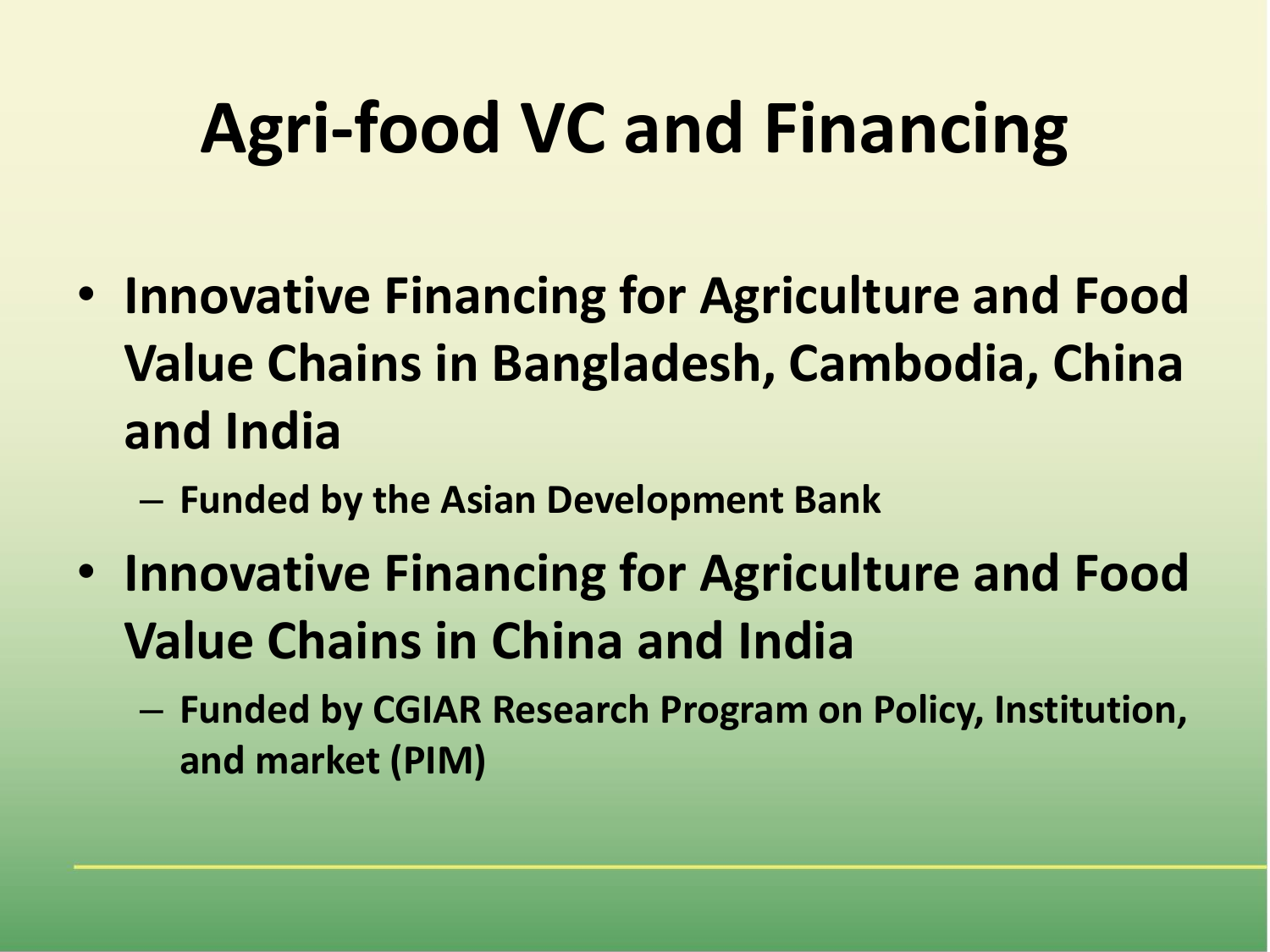## **Three OBJECTIVES**

- **Address three key knowledge gaps concerning the four types of value chain (VC) financing in the three types of VCs (traditional, transitional, and modern);**
- **Address key knowledge-networking gaps concerning VC financing, using knowledge generated in our applied research; and**
- **Identify promising VC-financing innovations to help small farmers and processing and distribution small and medium agro-enterprises access dynamic value chains.**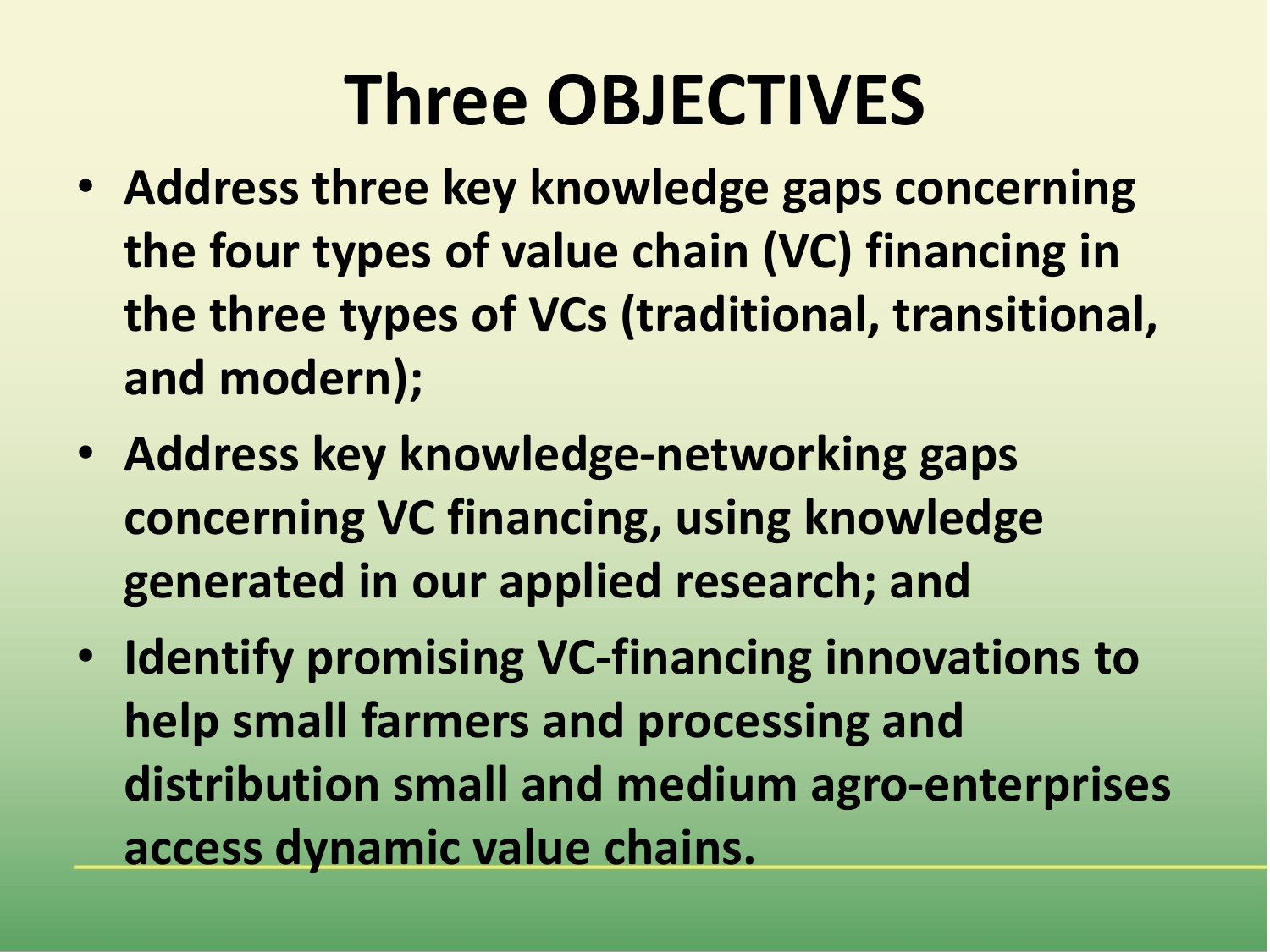# **Focus Countries and Commodities**

- **Potato (ADB and CGIAR/PIM)** –**Bangladesh, China, and India**
- **Rice (RETA 14, RETA 13)**
	- –**Bangladesh, China, Indian, and Viet Nam**
- **Dairy (DFID, CGIAR/PIM)** –**China**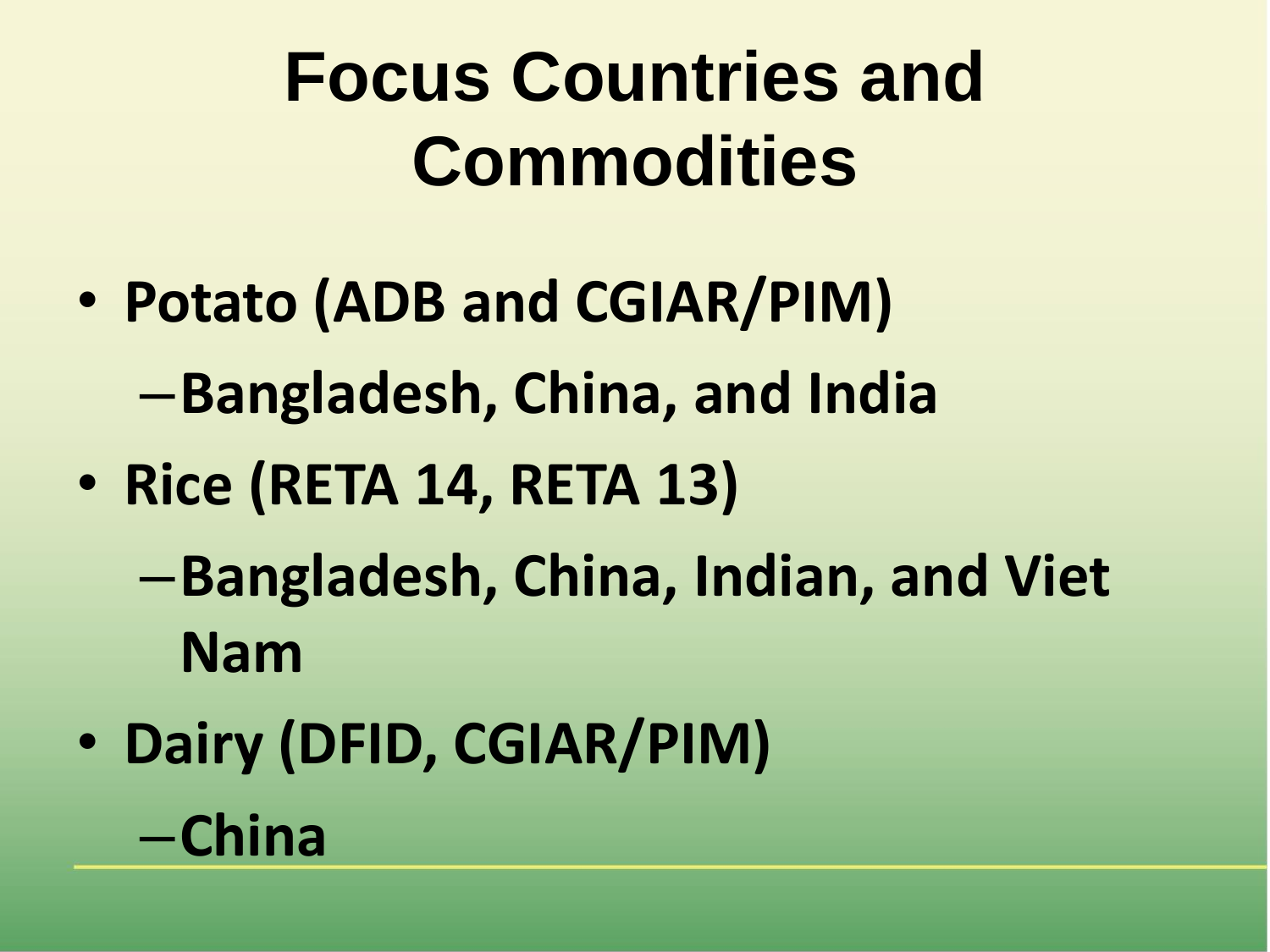# **Approaches**

- **Literature and policy review**
- **VC mapping**
- **Research questions**
- **Analysis framework**
- **Stacked surveys**
	- **Sampling framework**
	- **Questionnaires**
- **Case study for VC Financing**
- **Policy impact**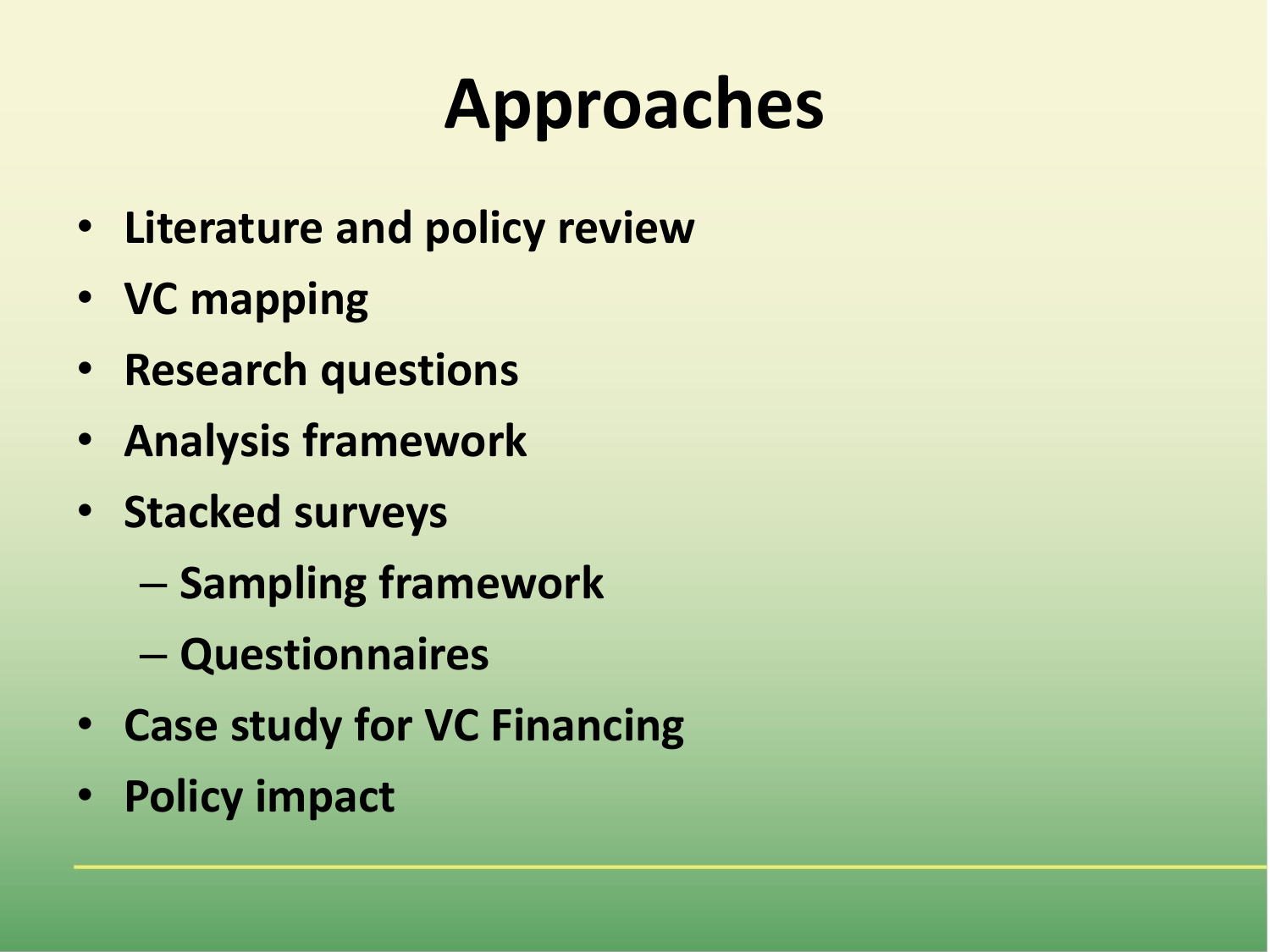## **New Stacked VC Surveys**

- **Potato, Bangladesh**
	- **4 districts; 8 sub-districts, 16 villages; 252 farmers; 50 wholesalers; 60 traditional retailers; and 14 supermarkets; 5 financial institutions**
- **Potato, China**
	- **3 provinces; 5 counties, 10 townships; 502 farmers; 61 wholesalers; 140 traditional retailers; and 41 supermarkets**
- **Dairy, China**
	- **3 provinces; 4 counties, 8 townships, 486 farmers; 23 wholesalers; 81 traditional retailers; 32 raw milk traders; and 63 supermarkets**
- **Potato, India**
	- **2 districts; 4 sub-districts; 256 farmers; 84 wholesalers; 38 village traders; 60 traditional retailers; 3 processors; and 41 supermarkets**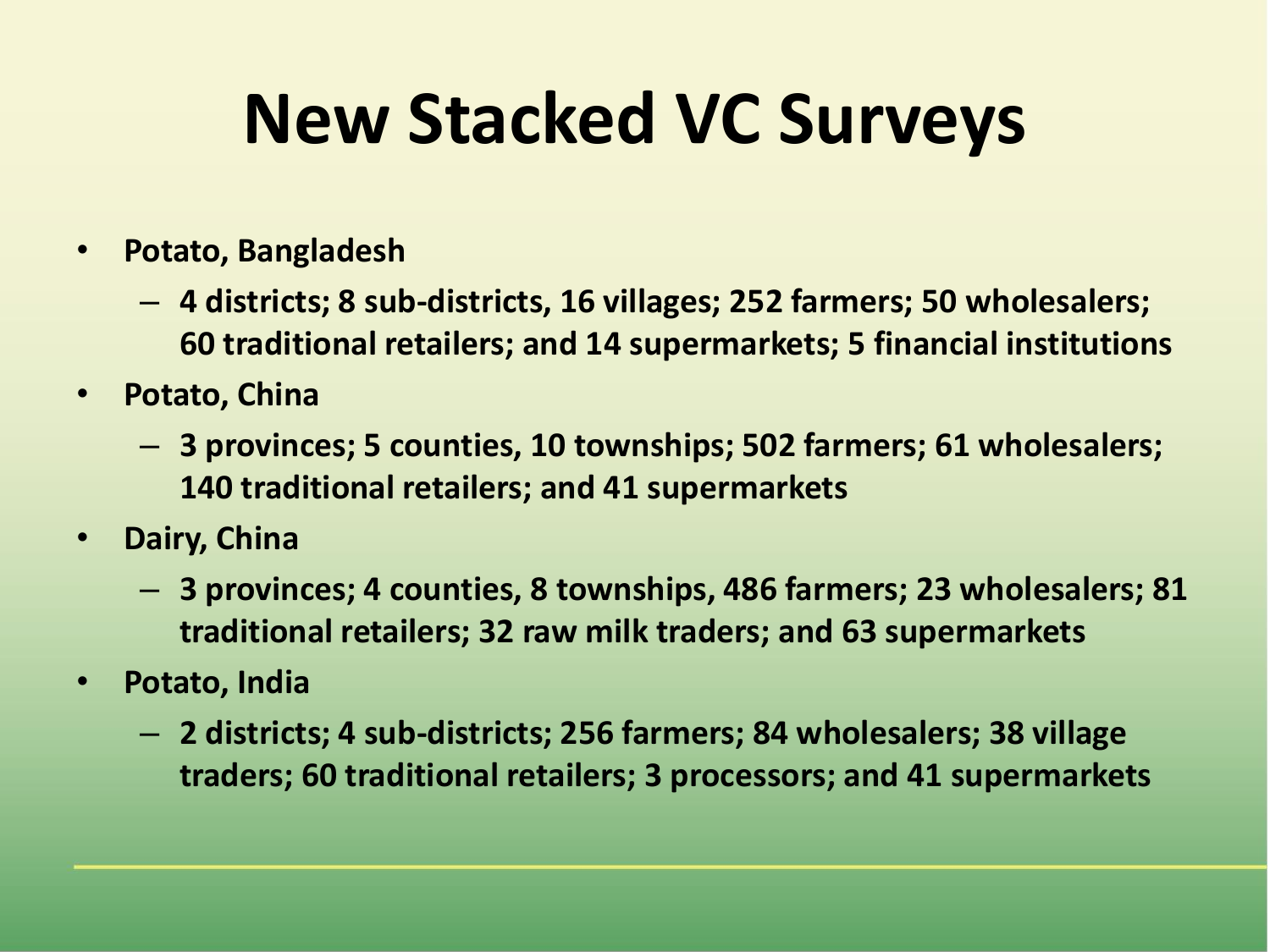### **Case Studies**

- 10 cases selected by an international specialist
- 9 cases selected by Bangladesh expert
- 5 cases selected by Chinese expert
- 4 cases selected by India expert

=> Covers wide spectrum of agri-food VC financing models cross the countries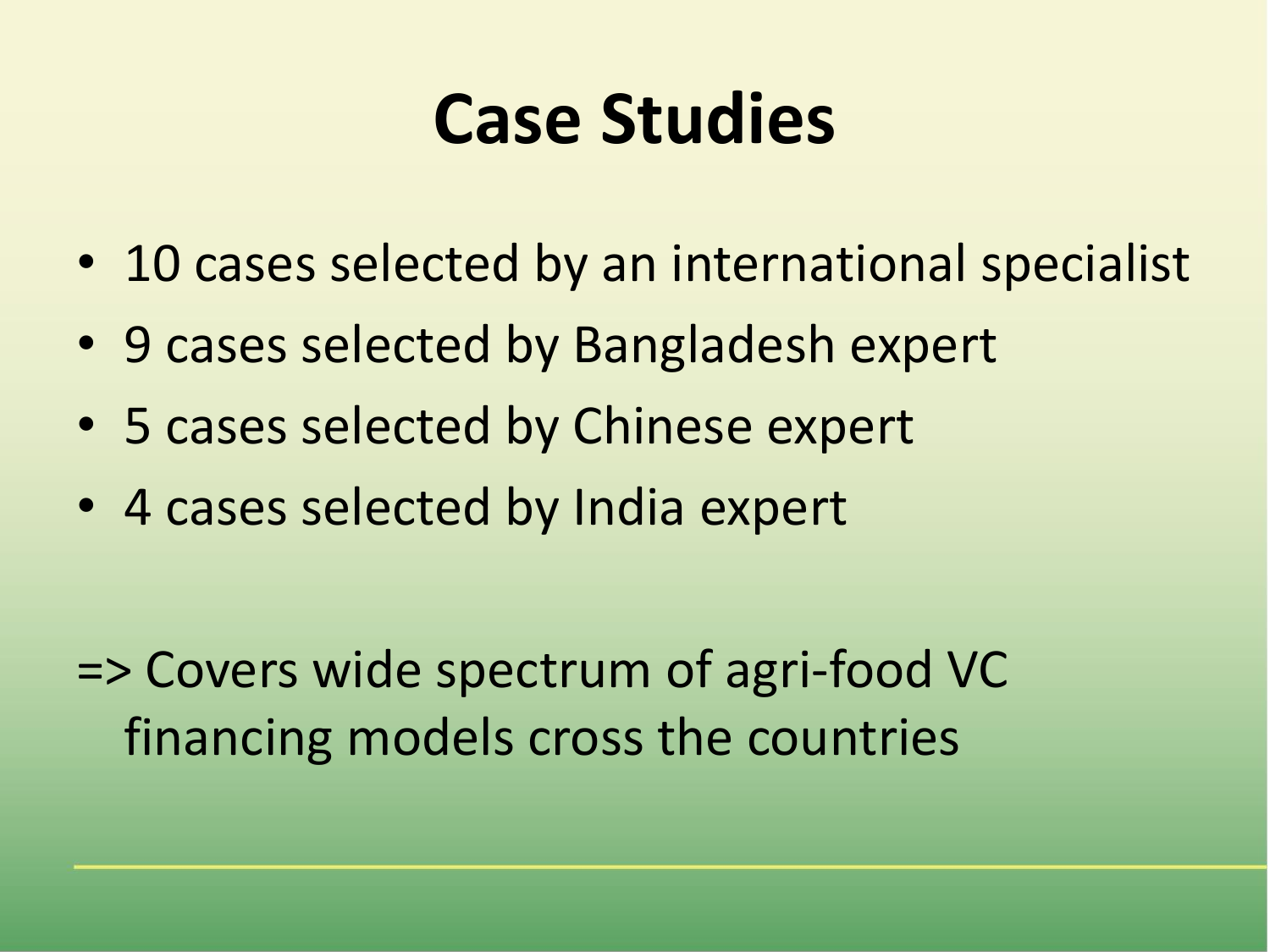# **Cross Country Theme**

- **Knowledge Platform for VC Financing**
	- **ReSAKSS-Asia**
- **Project Workshops**
	- **Inception Workshop, April 11-12, 2013**
	- **Midterm Workshop #1 on VC Financing, January 27-28, 2015**
	- **Midterm Workshop #2 on VC Financing, May 28-29, 2015**
- **Country Policy Workshop**
	- **To be held in July 20, 2015, Dakar, Bangladesh**
- **2015 Regional Forum on VC Financing**
	- **To be held in XXXX, 2015, Manila, Philippine**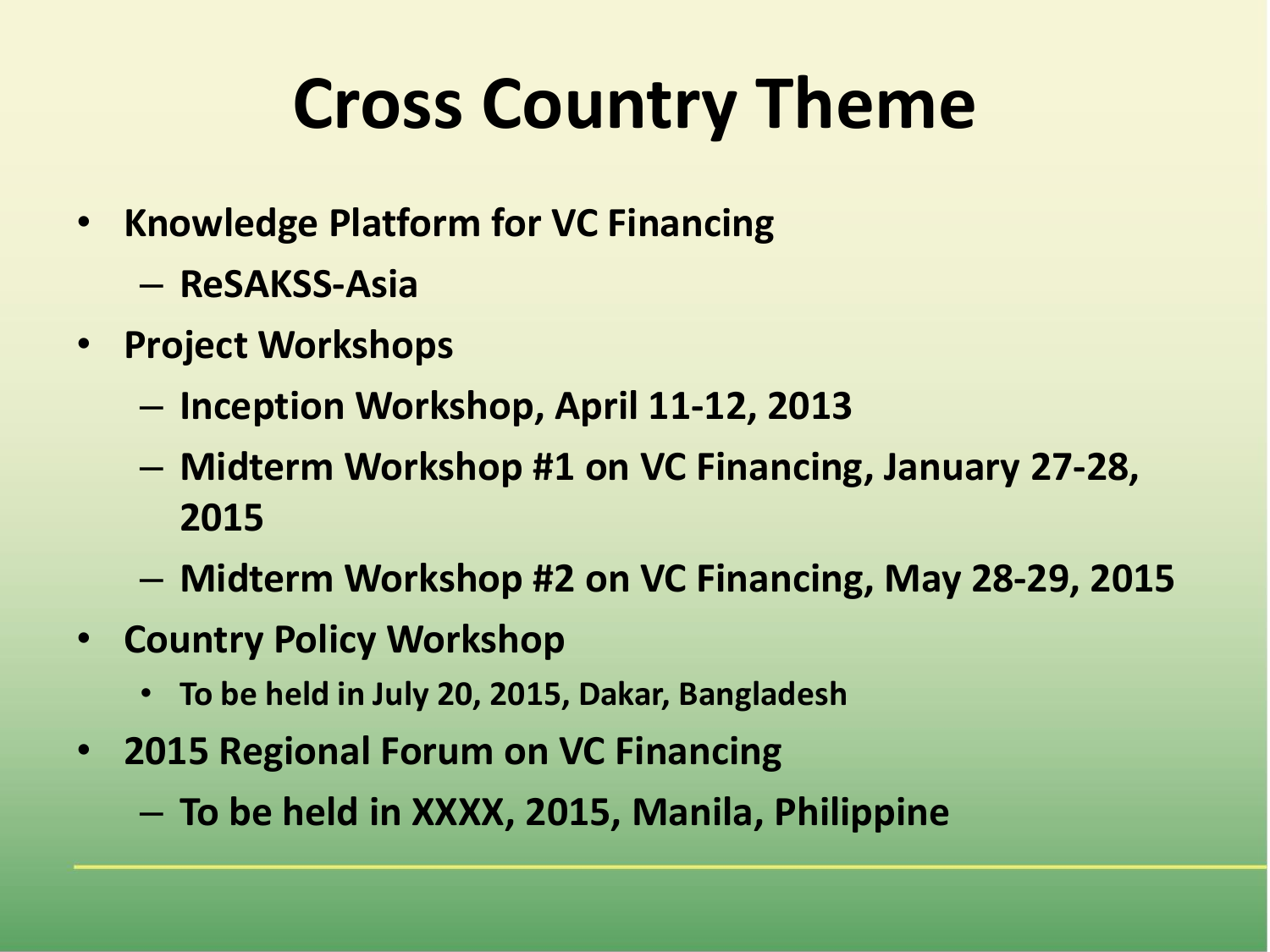# **Output 3 – Knowledge Platform**

- The ReSAKSS-Asia website is updated with a more user-friendly design;
- The new homepage highlights value chain as a featured topic;
- The ReSAKSS-Asia website is now connecting with partners' databases. New blog stories, news, datasets, events, and publications are updated automatically.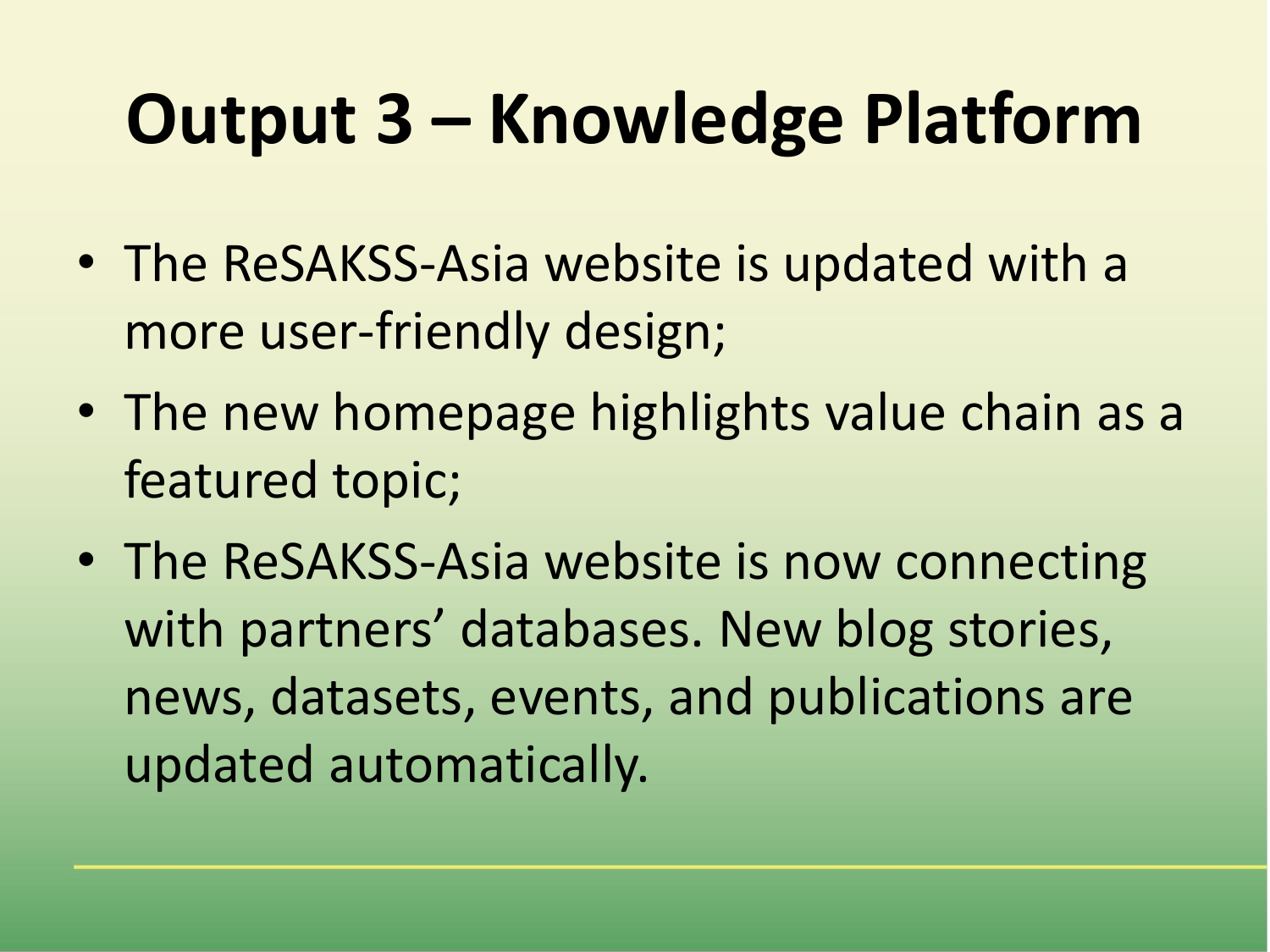| <b>N</b>        | <b>Activity</b>                                          | Jan 2013 -                               | 2015 |  |  |  |  |  |  |         |
|-----------------|----------------------------------------------------------|------------------------------------------|------|--|--|--|--|--|--|---------|
|                 |                                                          | Dec 2014 Jan   Feb   Mar   Apr   May Jun |      |  |  |  |  |  |  | Jul Aug |
| $\mathbf 1$     | <b>Inception Workshop (Beijing)</b>                      |                                          |      |  |  |  |  |  |  |         |
| $\overline{2}$  | <b>Inception Report for Output 1 &amp; 3</b>             |                                          |      |  |  |  |  |  |  |         |
| 3               | <b>Output 1: Literature Review and Planning</b>          |                                          |      |  |  |  |  |  |  |         |
| $\overline{4}$  | <b>Output 1:Questionnaire Design</b>                     |                                          |      |  |  |  |  |  |  |         |
| 5               | <b>Output 1: Field Surveys</b>                           |                                          |      |  |  |  |  |  |  |         |
| 6               | <b>Output 1: Data Entry and Analysis</b>                 |                                          |      |  |  |  |  |  |  |         |
|                 | <b>Output 1:In-country workshops</b>                     |                                          |      |  |  |  |  |  |  |         |
| 8               | <b>Output 1: Project Team Meeting (Manila)</b>           |                                          |      |  |  |  |  |  |  |         |
| 9               | <b>Output 1: Policy Report</b>                           |                                          |      |  |  |  |  |  |  |         |
| 10 <sup>1</sup> | <b>Output 1:Communications Strategy</b>                  |                                          |      |  |  |  |  |  |  |         |
| 11              | Output 1:Book Produced                                   |                                          |      |  |  |  |  |  |  |         |
| 12              | Output 3: Review of Available Platforms                  |                                          |      |  |  |  |  |  |  |         |
|                 | 13 Output 3: Identify Gaps and Priorities                |                                          |      |  |  |  |  |  |  |         |
|                 | 14 Output 3: Framework, Technology and Software          |                                          |      |  |  |  |  |  |  |         |
|                 | 15 Output 3: Identify Local Collaborators                |                                          |      |  |  |  |  |  |  |         |
|                 | 16 Output 3:Set Up and Launch the Knowledge Platform     |                                          |      |  |  |  |  |  |  |         |
| 17              | Output 3:Establish a Website Portal                      |                                          |      |  |  |  |  |  |  |         |
|                 | 18 Output 3: Maintain, Track and Analyze Website         |                                          |      |  |  |  |  |  |  |         |
|                 | 19 Midterm Report for Output 1 & 3                       |                                          |      |  |  |  |  |  |  |         |
|                 | 20 Semi-annual Progress Report for Output 1 & 3          |                                          |      |  |  |  |  |  |  |         |
|                 | 21 Linkage Between Output 1, 2 & 3:Book                  |                                          |      |  |  |  |  |  |  |         |
| 22              | Linkage Between Output 1, 2 & 3: Website Incorporate     |                                          |      |  |  |  |  |  |  |         |
|                 | Output 1 and 2                                           |                                          |      |  |  |  |  |  |  |         |
|                 | 23 Linkage Between Output 1, 2, & 3: Regional Conference |                                          |      |  |  |  |  |  |  |         |
|                 | 24 Final Report for Output 1 & 3                         |                                          |      |  |  |  |  |  |  |         |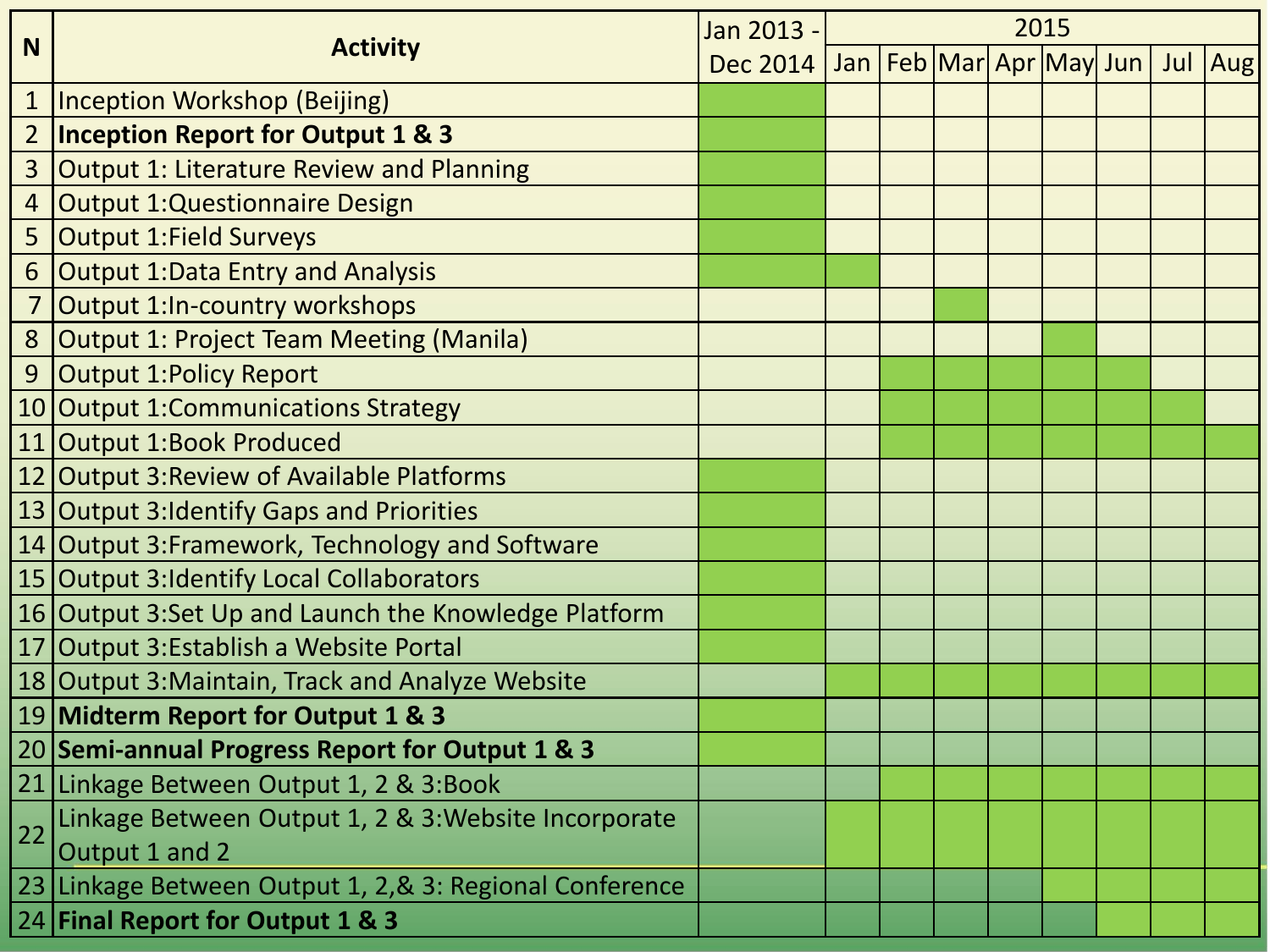| <b>No</b>                                     | <b>Tasks</b>                                                                         | <b>Due Date</b> |  |  |  |  |  |  |  |
|-----------------------------------------------|--------------------------------------------------------------------------------------|-----------------|--|--|--|--|--|--|--|
| <b>Bangladesh, Cambodia, India, and China</b> |                                                                                      |                 |  |  |  |  |  |  |  |
| $\mathbf{1}$                                  | Data entry, cleaning, and analysis                                                   | 1/15/2015       |  |  |  |  |  |  |  |
| $\overline{2}$                                | Final report on survey                                                               | 3/31/2015       |  |  |  |  |  |  |  |
| 3                                             | Reports on case studies                                                              | 3/31/2015       |  |  |  |  |  |  |  |
| 4                                             | Project team meeting in Manila                                                       | 5/31/2015       |  |  |  |  |  |  |  |
| 5                                             | In-country workshop - Bangladesh                                                     | 7/20/2015       |  |  |  |  |  |  |  |
| <b>Miller</b>                                 |                                                                                      |                 |  |  |  |  |  |  |  |
| $\mathbf{1}$                                  | Reports on cross-country case studies                                                | 1/15/2015       |  |  |  |  |  |  |  |
| $\overline{2}$                                | Participate in the project team meeting in Manila                                    | 5/31/2015       |  |  |  |  |  |  |  |
| $\overline{\mathbf{3}}$                       | Write an article on VC financing as the book chapter on VC financing case<br>studies | 6/30/2015       |  |  |  |  |  |  |  |
| <b>Ma</b>                                     |                                                                                      |                 |  |  |  |  |  |  |  |
| $\mathbf{1}$                                  | Summary of China case studies in English                                             | 3/31/2015       |  |  |  |  |  |  |  |
| $\overline{2}$                                | Write a book chapter on VC financing cases in China                                  | 6/30/2015       |  |  |  |  |  |  |  |
| <b>Final Work</b>                             |                                                                                      |                 |  |  |  |  |  |  |  |
| $\mathbf{1}$                                  | A strategic evidence-informed policy report                                          | 6/30/2015       |  |  |  |  |  |  |  |
|                                               | Development of a communications strategy                                             | 7/31/2015       |  |  |  |  |  |  |  |
| 3                                             | Final project report                                                                 | 8/31/2015       |  |  |  |  |  |  |  |
| $\overline{\mathbf{4}}$                       | Regional conference                                                                  | 8/31/2015       |  |  |  |  |  |  |  |